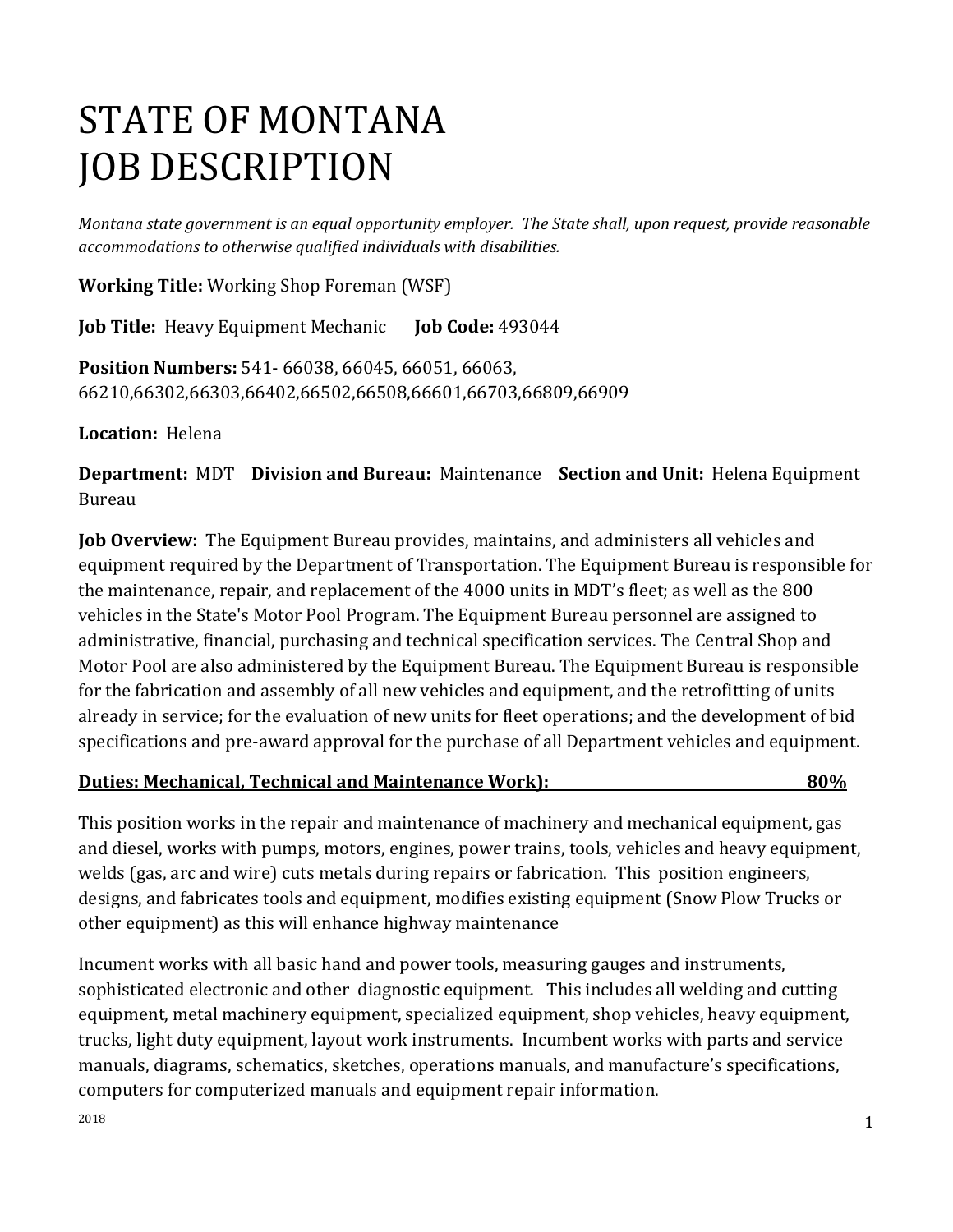Advises and provides technical expertise to other shop mechanics in diagnosing equipment problems, determining repairs needed, and course of action to be taken. Inspects and reviews the work as directed by the shop superintendant on a as needed basis.

**Materials and Parts:** Works with structural steel, welding materials, lubricants, coolants, cleaning materials, metal stocks, rags and fasteners and hazardous materials

#### **Acting Shop Superintendent 15%**

Serves on an acting basis as the Shop Superintendent to accommodate periods of absence or unavailability by the 8 permanent Shop Superintendent (i.e., due to, approved leave, emergencies, illnesses, conferences, etc.). This includes responsibility for assuming operational authority necessary to ensure effective project delivery with the equipment shop.

# **Other duties** 5% and 5% and 5% and 5% and 5% and 5% and 5% and 5% and 5% and 5% and 5% and 5% and 5% and 5% and 5% and 5% and 5% and 5% and 5% and 5% and 5% and 5% and 5% and 5% and 5% and 5% and 5% and 5% and 5% and 5% a

This position performs a variety of other duties as assigned by the Shop Superintendent in support of the Department mission and Division objectives. This includes exchanging information with consultants, agency staff, and the public; providing training, education, and professional and technical assistance; directing special projects; participating in ongoing training and educational programs; and performing a variety of other duties as directed.

# **Physical and Environmental Demands:**

Must be able to perform strenuous physical activity in lifting, carrying, and/or operating the tools, equipment and materials listed above. The work is generally performed in an environment with exposure to dust, fumes, noise, orders, grease, caustic and hazardous materials and adverse weather conditions, contact with electrical, high pressure hydraulic and high speed pneumatic power tools, high speed gas powered air compressors and gasoline powered electrical power plants and welders; and a fleet of light to heavy-duty vehicles and special equipment such as screening plants, hot asphalt distributors, tar pots, pulvic mixers, etc. Extensive travel in all weather conditions is necessary to repair and inspect equipment, monitor field operations for proper equipment usage, respond to emergency situations, or attend meetings, schools and seminars. Normal work shift is 8 hours; 5 days a week, but are subject to call out at any time for emergencies or to meet repair demands. Mental stress may be expected during emergency decision-making or in conflict situations. This position requires an extensive knowledge of safety procedures and use of protective clothing or gear while exposed to power tools and equipment, caustic and hazardous materials, or while performing physical activities.

# **Supervision***:*

# *The position does not directly supervise on a daily basis but may step in and supervise when superintendant is absent.*

This could include anywhere from 3-10FTE across the state. The FTE depends on the shop they may step in and supervise across the state.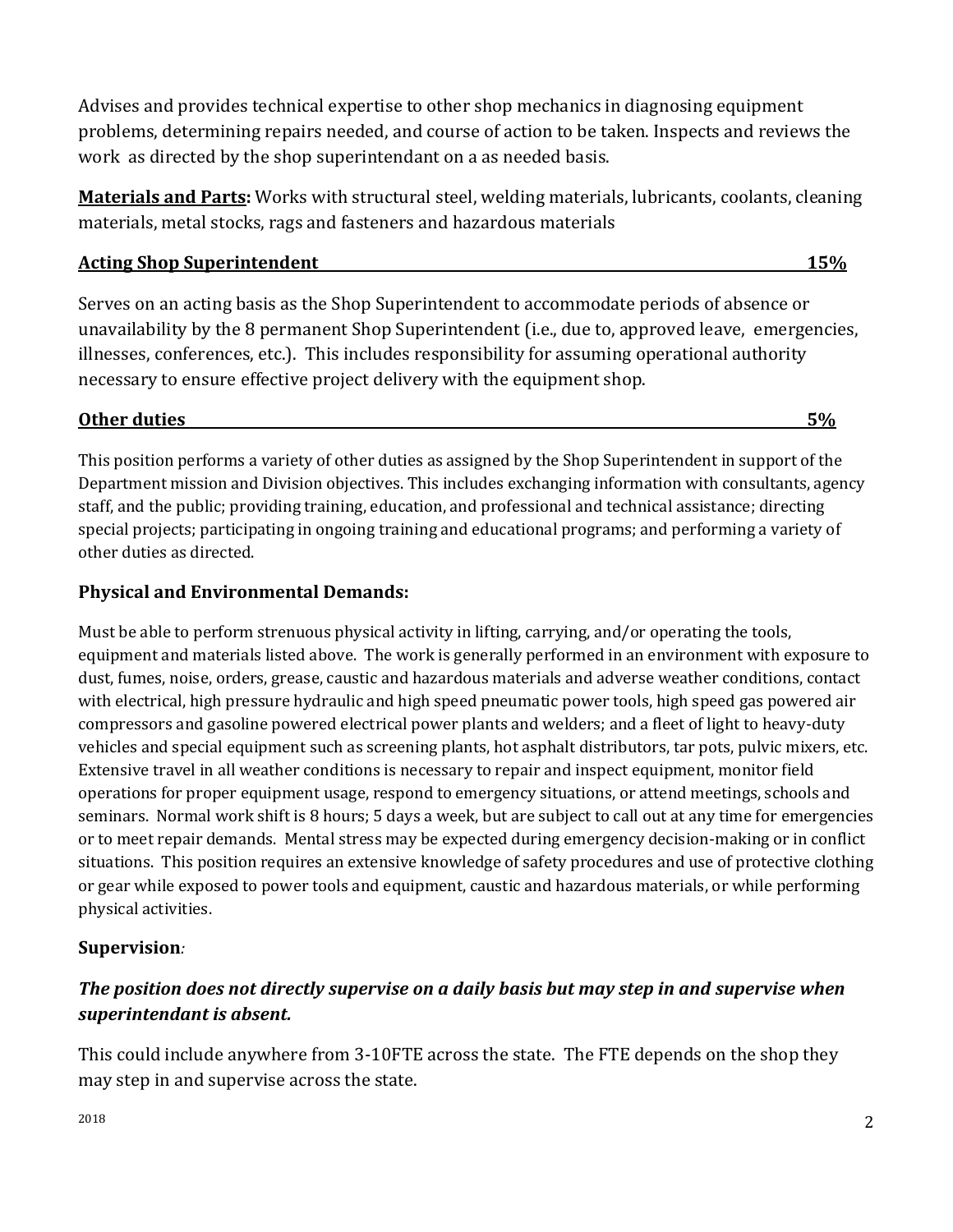# **Knowledge, Skills and Abilities (Behaviors):**

Knowledge of repair shop management, and complex computerized engine and hydraulic systems, operation and diagnosis/repair. Knowledge of equipment components, practices and techniques of equipment repair, Equipment Management System, hazardous materials regulations and requirements, workplace safety policies, union contracts and grievance procedures, Department policies and procedures, and budgeting. Use of hand and power tools, test and diagnostic equipment. Computerized electronic components and the application of management techniques to budgets, personnel, and equipment.

Ability to diagnose or troubleshoot equipment problems, repair equipment, supervise the work of others, respond quickly and calmly to emergency situations, prioritize and coordinate a variety of work operations, plan, organize, implement and direct programs. Read and comprehend technical manuals, establish and maintain effective working relationships with employees, other agencies and the public. Communicate effectively orally and in writing. Researches, and prepares documentation.

Knowledge and understanding of union contracts. Assists in monitoring employee compliance with all Department policies and procedures. Administrative records including inventory, usage reports, shop job orders, PM summary, section equipment summary and purchasing policy. Computer knowledge to utilize internet access for research, Equipment Management systems, and e-mail, and computer-based diagnostic software.

# **Minimum Qualifications (Education and Experience):**

# *Education:*

**Check the one box indicating minimum education requirements for this position.** 

⊽ **Related AAS/2-years college/vocational training**

# *Experience:*

**Check the one box indicating minimum work-related experience requirements for this position for a new employee the first day of work:**



Three years of equipment repair and operation experience at journeyman level. Included in these three years are any combination of heavy or light duty repair, examples are cars and pickups, trucks, loaders, motor patrols, track-type tractors, asphalt hot plants, or other heavy equipment used for highway construction or maintenance.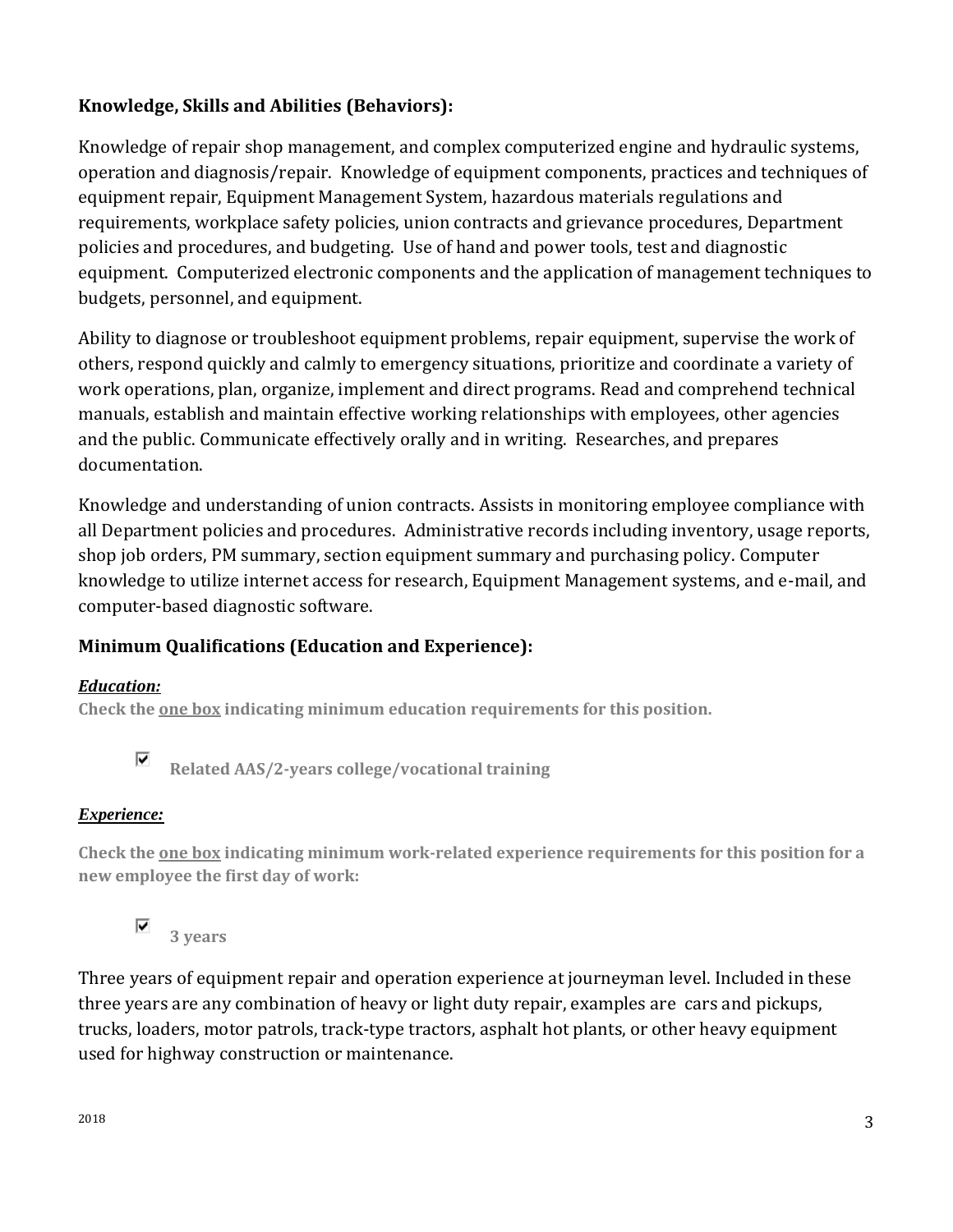#### **Education and experience will substitute on a year for year basis.**

*List any other special required information for this position*

 $\overline{\mathbf{v}}$   $_{\text{Yes}}$   $\Box$  No

Minimum of five (5) years of equipment repair and operation experience at journeyman level. Included in these five years are any combination of heavy or light duty repair, examples are cars and pickups, trucks, loaders, motor patrols, track-type tractors, asphalt hot plants, or other heavy equipment used for highway construction or maintenance.

## **Specific Requirements:**

|                                     | $\boxtimes$ Valid Montana Commercial Operators |  | Valid driver's license |  |  |
|-------------------------------------|------------------------------------------------|--|------------------------|--|--|
| License (Class A, Type II)          |                                                |  | Other;                 |  |  |
| $\bowtie$                           | Must have a telephone or be reasonably         |  |                        |  |  |
| accessible to the work headquarters |                                                |  |                        |  |  |

The specific statements shown in each section of this description are not intended to be all inclusive. They represent typical elements and criteria considered necessary to perform the job successfully.

# **Signatures**

My signature below indicates the statements in the job description are accurate and complete.

| <b>Immediate Supervisor</b>                                         | Title        | Date |  |  |  |  |  |
|---------------------------------------------------------------------|--------------|------|--|--|--|--|--|
| <b>Administrative Review</b>                                        | Title        | Date |  |  |  |  |  |
| My signature below indicates that I have read this job description. |              |      |  |  |  |  |  |
| <b>Employee</b>                                                     | <b>Title</b> | Date |  |  |  |  |  |